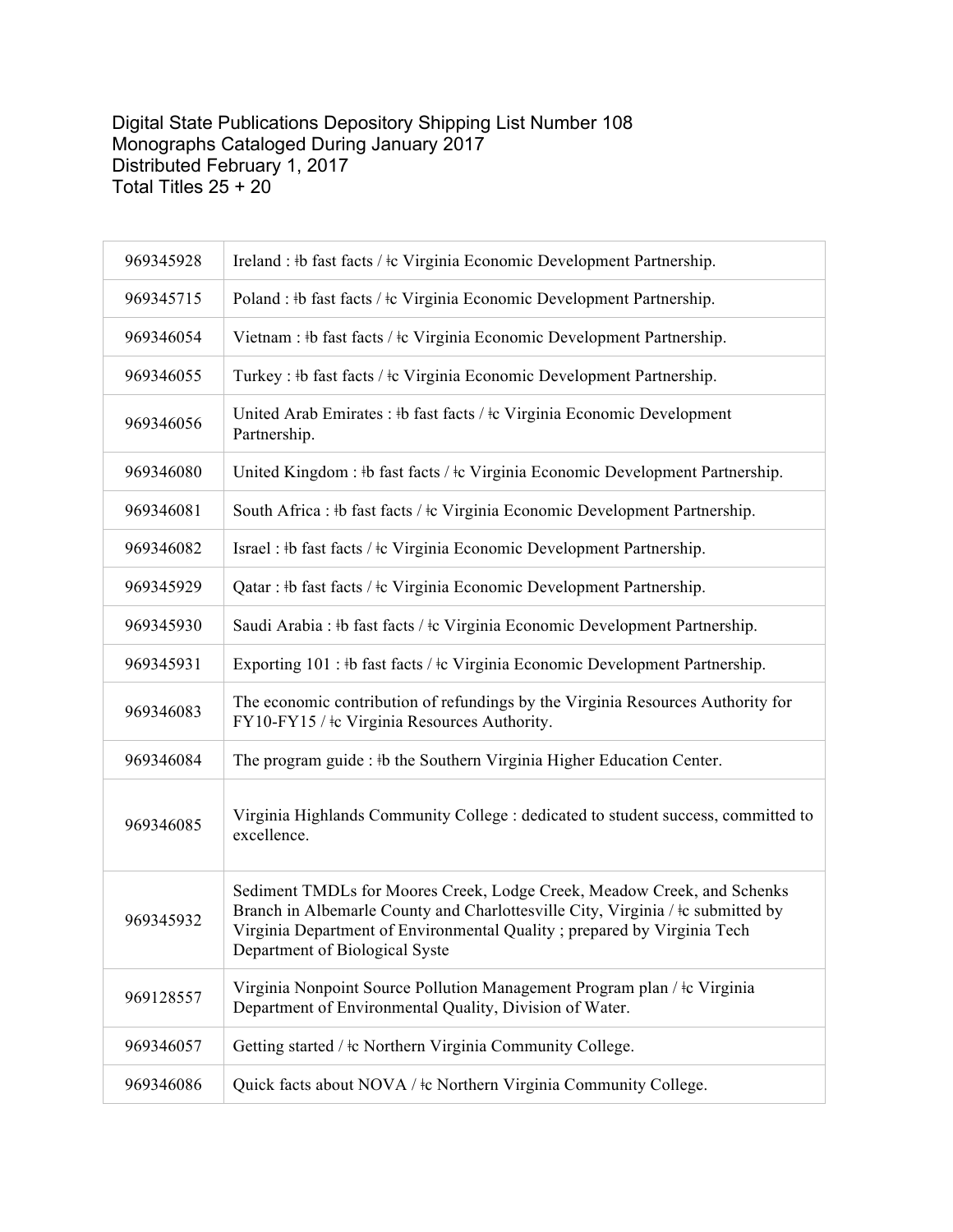| 969346058 | A high school student's guide to NOVA / <sup>†</sup> c Northern Virginia Community College.                                                                               |
|-----------|---------------------------------------------------------------------------------------------------------------------------------------------------------------------------|
| 969346094 | VADOC recidivism / $\pm c$ Virginia Department of Corrections.                                                                                                            |
| 969346095 | Common native shrubs and woody vines of Virginia : #b identification guide / $\pm c$<br>Virginia Department of Forestry.                                                  |
| 969346101 | Common native trees of Virginia : #b tree identification guide / $\pm c$ [writing, Ellen]<br>Powell].                                                                     |
| 969346102 | Status of Virginia's water resources : #b a report on Virginia's water resources<br>management activities / $\frac{1}{2}$ c Virginia Department of Environmental Quality. |
| 969346103 | Honors / ‡c Northern Virginia Community College.                                                                                                                          |
| 969346096 | NOVAConnect : #b registration / #c Northern Virginia Community College.                                                                                                   |
| 967984024 | Invest in your future : #b a guide to investment planning / $\pm c$ prepared by State<br>Corporation Commission, Division of Securities and Retail Franchising.           |
| 967984025 | Protect your future : #b a guide to investment planning / $\pm c$ prepared by State<br>Corporation Commission, Division of Securities and Retail Franchising.             |
| 967984170 | Development and management of state contracts in Virginia / ‡c Joint Legislative<br>Audit and Review Commission.                                                          |
| 967984298 | Your one card is NOVACARD / $\pm c$ Northern Virginia Community College.                                                                                                  |
| 967984299 | Policy and procedures : #b refund request and forgiveness of debt / $\pm c$ Northern<br>Virginia Community College.                                                       |
| 967984385 | Financial aid: #b satisfactory academic progress standards / #c Northern Virginia<br>Community College.                                                                   |
| 967984391 | Follow-up review : #b report on Department of Medical Assistance Services / $\pm c$<br>Virginia Office of Inspector General.                                              |
| 967984392 | Performance review : #b Virginia Department of Emergency Management / #c Office<br>of the State Inspector General, report to State Coordinator Stern.                     |
| 967984393 | Virginia Commonwealth University performance review / ‡c Office of the State<br>Inspector General, report to President Michael Rao.                                       |
| 967984386 | Performance review : #b Department of General Services / #c Office of the State<br>Inspector General, report to Christopher L. Beschler, Director.                        |
| 967984387 | Focus 2020: excellence, success, partnerships : #b Thomas Nelson's five year<br>strategic plan / $\pm c$ Thomas Nelson Community College.                                 |
| 967984388 | Report: the Study Committee on the Future of Law Practice / $\pm c$ Virginia State Bar.                                                                                   |